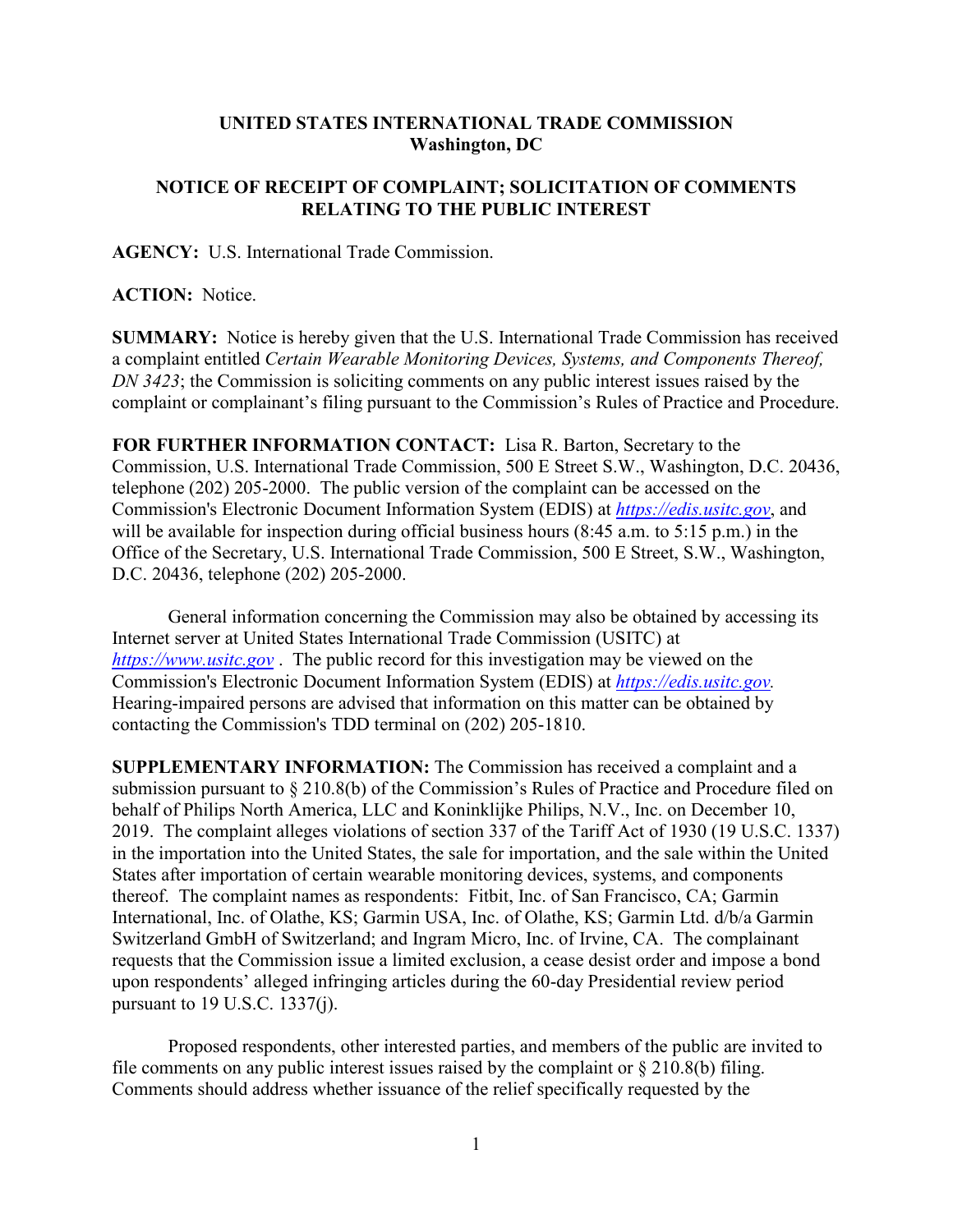complainant in this investigation would affect the public health and welfare in the United States, competitive conditions in the United States economy, the production of like or directly competitive articles in the United States, or United States consumers.

In particular, the Commission is interested in comments that:

- (i) explain how the articles potentially subject to the requested remedial orders are used in the United States;
- (ii) identify any public health, safety, or welfare concerns in the United States relating to the requested remedial orders;
- (iii) identify like or directly competitive articles that complainant, its licensees, or third parties make in the United States which could replace the subject articles if they were to be excluded;
- (iv) indicate whether complainant, complainant's licensees, and/or third party suppliers have the capacity to replace the volume of articles potentially subject to the requested exclusion order and/or a cease and desist order within a commercially reasonable time; and
- (v) explain how the requested remedial orders would impact United States consumers.

Written submissions on the public interest must be filed no later than by close of business, eight calendar days after the date of publication of this notice in the Federal Register. There will be further opportunities for comment on the public interest after the issuance of any final initial determination in this investigation. Any written submissions on other issues must also be filed by no later than the close of business, eight calendar days after publication of this notice in the Federal Register. Complainant may file replies to any written submissions no later than three calendar days after the date on which any initial submissions were due. Any submissions and replies filed in response to this Notice are limited to five (5) pages in length, inclusive of attachments.

Persons filing written submissions must file the original document electronically on or before the deadlines stated above and submit 8 true paper copies to the Office of the Secretary by noon the next day pursuant to § 210.4(f) of the Commission's Rules of Practice and Procedure (19 CFR 210.4(f)). Submissions should refer to the docket number ("Docket No. 3423") in a prominent place on the cover page and/or the first page. (*See* Handbook for Electronic Filing Procedures, **Electronic Filing Procedures**<sup>[1](#page-1-0)</sup>). Persons with questions regarding filing should contact the Secretary (202-205-2000).

 $\overline{a}$ 

<span id="page-1-0"></span><sup>1</sup> Handbook for Electronic Filing Procedures: *[https://www.usitc.gov/documents/handbook\\_on\\_filing\\_procedures.pdf](https://www.usitc.gov/documents/handbook_on_filing_procedures.pdf)*